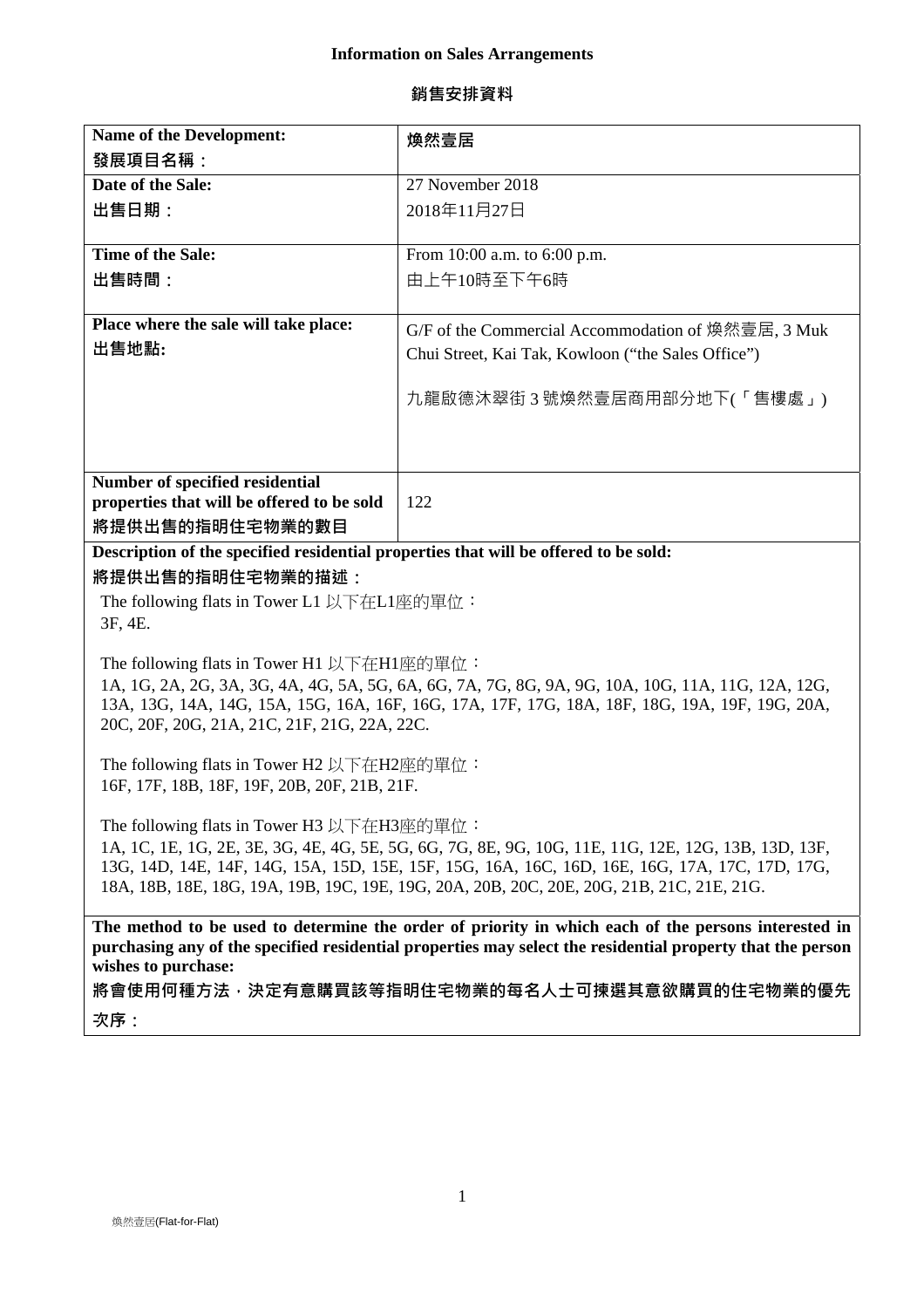1. Only owner-occupiers of properties which have been acquired by the Vendor for the implementation of the Vendor's redevelopment project at Nos. 1-1A, 3-7 (odd nos.), Nos. 2-4D (even nos.) Sung Hing Lane; Nos. 12-16 Kwai Heung Street (even nos.); and Nos. 216-218 Des Vouex Road West (even nos.), Sai Ying Pun, Hong Kong (C&W-005) and who have participated in the Vendor's "Flat-for-Flat" Scheme and have signed the Confirmation of Participation of "Flat-for-Flat" Scheme with his/her preference for accepting the Vendor's arrangements to select and purchase a residential flat in **煥然壹 居** (the owner-occupier(s) of each of such properties is referred to as "**the Participant**") shall be eligible to purchase the specified residential properties in the manner as more particularly set out hereinbelow. 2. The Participants who are eligible to select and purchase and interested in purchasing any of the specified residential properties available for selection shall **personally attend** the Sales Office between 10:00 a.m. and 10:30 a.m. on 27 November 2018 and must bring along: a) his/her H.K.I.D. Card(s) or Passport(s) (as the case may be); b) the prescribed form of Registration for Ballot duly completed and personally signed by the Participant. The number of Registration(s) for Ballot that a Participant can submit shall not exceed the number of Confirmation(s) of Participation of "Flat-for-Flat" Scheme (referred to in paragraph 1 above) (Note: the prescribed form of Registration for Ballot will be distributed on 27 November 2018 (Date of the Sale) in the Sales Office); c) a cashier's order issued in favour of "Deacons" for the sum of HK\$150,000 for each Registration for Ballot submitted, for payment of part of the preliminary deposit payable upon signing of the Preliminary Agreement for Sale and Purchase; and d) blank cheque(s) for payment of the balance of the preliminary deposit in order to register for eligibility to the balloting to take place on 27 November 2018. 3. The Participants who arrive at the Sales Office at any time later than 10:30 a.m. on 27 November 2018 shall not be eligible for any balloting. The Registration for Ballot is personal to the Participant and shall not be transferrable. 4. Only Participants who meet the eligibility criteria of the "Flat-for-Flat" Scheme as confirmed and verified by the Vendor and whose identities have been confirmed and verified by the Vendor during registration shall be eligible for the balloting and the Participant of each registration shall be entitled to select and purchase only one specified residential property. The priority of selecting and purchasing the specified residential properties will be determined by balloting. Under any circumstances, the Vendor reserves its absolute right to determine the Participant's eligibility for the balloting. 5. Balloting will take place after the registration for ballot on 27 November 2018 is completed and the ballot result shall be posted at the Sales Office after the balloting. 6. 7. The Participant of each Registration for Ballot shall personally proceed to select one (1) specified residential property which is still available at the time of selection in order of priority according to the ballot result. In case of any dispute, the Vendor reserves its absolute right to allocate any specified residential properties to any interested Participants. If the Participant has successfully selected any specified residential property, the Participant will be offered to view the selected specified residential property prior to entering into the Preliminary Agreement for Sale and Purchase. 8. The Vendor reserves the right at any time, for the purposes of maintaining order at the Sales Office and/or facilitating smooth sale of the specified residential properties, to adjust the time of the selection and sale. Any changes to the time of the selection and sale will be posted at the Sales Office. Participants will not be notified separately of such changes.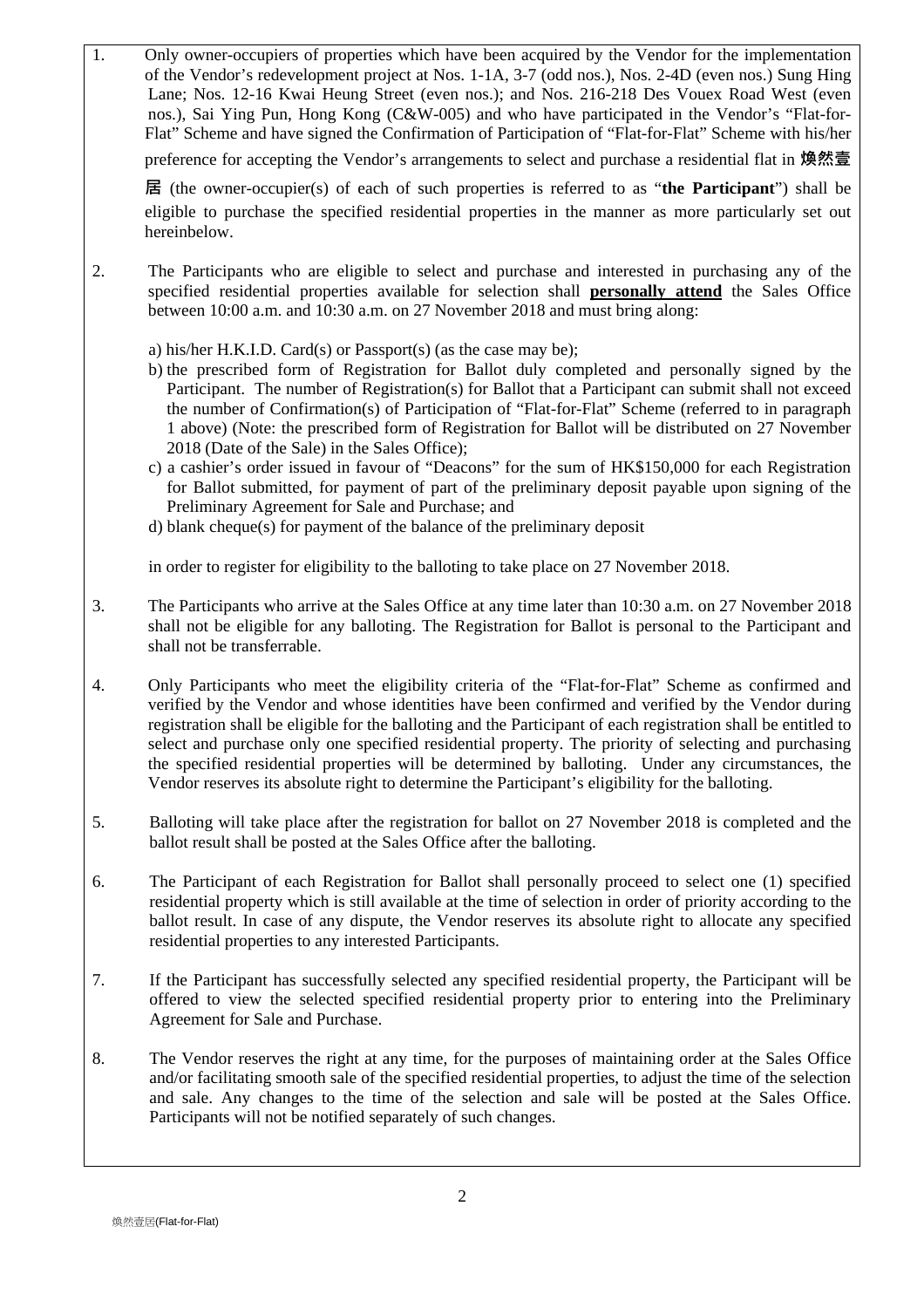- 9. The number of specified residential property(ies) listed in this Information on Sales Arrangements that a Participant can purchase shall not exceed the number of property(ies) owned and occupied by the Participant and acquired by the Vendor for the redevelopment projects referred to in paragraph 1 above.
- 10. If the Participant has successfully selected a specified residential property, the Participant shall personally enter into a Preliminary Agreement for Sale and Purchase of the selected specified residential property. If the Participant shall fail to enter into a Preliminary Agreement for Sale and Purchase for the selected specified residential property, the Participant shall be immediately disqualified from selecting and purchasing the specified residential property and the selection of specified residential property made by the Participant shall be cancelled.
- 11. The Vendor reserves its right, after the receipt of Registration for Ballot, to reject the registration if the Participant does not meet the specific requirements or the eligibility of Participant cannot be confirmed and verified by the Vendor, and the rejected Registration for Ballot will not be included in the above balloting.
- 12. The sale of specified residential properties is subject to availability. Please note that the completion of the confirmation and verification of a Participant's identity, any order of priority in respect of the selection of specified residential properties, or admittance of any Participant to the waiting queue does not guarantee that Participant will be able to purchase any residential property in the Development.
- 13. The Vendor shall make available show flat(s) at the Development for viewing by the Participants between 25 June 2018 and 24 August 2018 (Monday to Sunday, excluding Public Holidays) from 10:00 a.m. to 5:00 p.m.. Advance booking is required. Interested Participants can call hotline 2772 1733 during the office hours (Monday to Friday from 9:00 a.m. to 6:00 p.m. excluding Public Holidays) of the Vendor for flat viewing appointment. The Vendor reserves the right at any time, for the purposes of maintaining order and/or facilitating smooth viewing of show flat(s), to adjust the opening hours and viewing arrangement of show flat(s).
- 14. After the completion of the balloting and the selecting and purchasing of the specified residential properties by purchasers concerned according to the ballot result, the remaining specified residential properties (if any) will be sold on a first come first served basis in the Sales Office (but the order of priority in the selection of the remaining specified residential properties among all potential purchasers arriving at the Sales Office within the first 5 minutes immediately after the selection of the specified residential properties by the Participants as aforesaid is to be determined by another balloting) Provided That:
	- (i) on the Date of Sale, only the Participants who meet the eligibility criteria of the "Flat-for-Flat" Scheme as confirmed and verified by the Vendor may purchase such remaining unsold specified residential properties; and
	- (ii) the interested Participant must bring along his/her H.K.I.D. Card(s) or Passport(s) (as the case may be) and attend the Sales Office in person and he/she must also bring along (a) a cashier's order in the amount of HK\$150,000 and made payable to "Deacons"; (b) a blank cheque.
- 15. If Tropical Cyclone Warning Signal No. 8 or above is hoisted or Black Rainstorm Warning is in effect in Hong Kong at any time between the hours of 9:00 a.m. and 6:00 p.m. on the Date of Sale, then, for the safety of the Participants and the maintenance of order at the Sales Office, the Vendor reserves its absolute right to change the date(s) and/or time of sale to such other date(s) and/or time as the Vendor may consider appropriate and/or to close the Sales Office. The arrangements will be uploaded by the Vendor to the website (www.urakaitak.hk) designated by the Vendor for the Development. Participants will not be notified separately of the arrangements.

In case of any dispute, the Vendor reserves its absolute right to allocate any specified residential properties to any interested person by any method.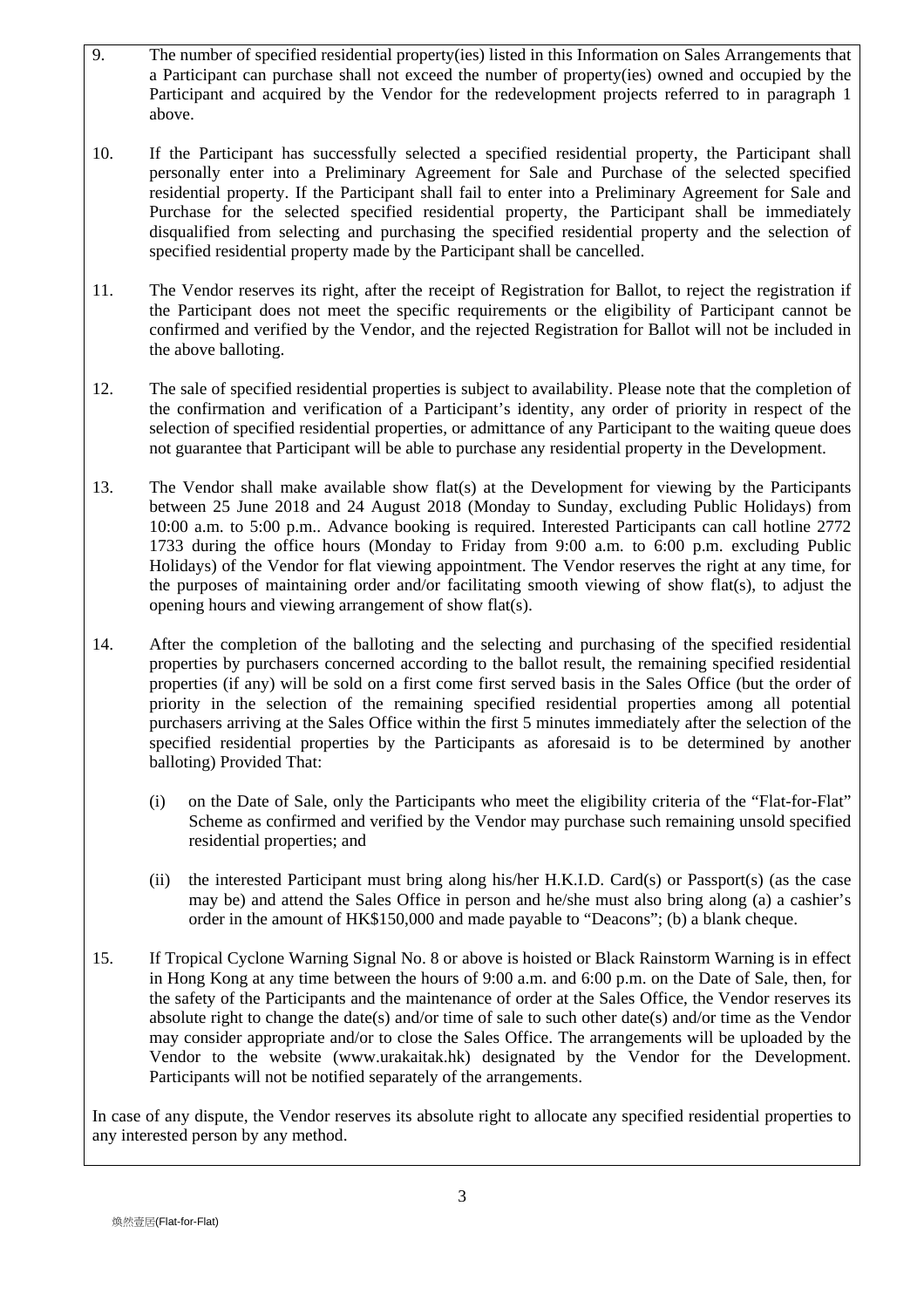- 1. 只有其物業已被賣方收購以進行於香港西營盤崇慶里1-1A號,3-7號(單數),2-4D(雙數); 桂香街 12-16號(雙數); 及德輔道西216-218號(雙數)之C&W-005重建項目及已參與賣方的「樓換樓計 劃」並已同時簽署確認參加「樓換樓」計劃表格表明他/她欲選擇揀選及購買煥然壹居的業主-佔用人才符合資格以下述的方式購買指明住宅物業(每個該等被收購的物業的業主-佔用人或業 主-佔用人們下稱「參與者」)。
- 2. 符合資格及有意購買可供參與者揀選的指明住宅物業的參與者須於2018年11月27日上午十時至 上午十時三十分內**親臨**售樓處,並須攜同以下文件:
	- a) 其香港身份證或護照 (視屬何情況而定);
	- b) 已填妥並經該參與者親自簽妥之指定格式之抽籤登記表格。參與者可遞交的抽籤登記表格數 目,不能多於其簽署的上述第1段所提及的確認參加「樓換樓」計劃表格數目 (註: 指定格式 之抽籤登記表格將於2018年11月27日(出售日期) 於售樓處派發);
	- c) 就每份遞交之抽籤登記表格,一張抬頭人為「的近律師行」而款額為港幣十五萬元的銀行本 票,以支付簽署臨時買賣合約時須支付的臨時訂金的部份; 及
	- d) 空白支票以支付臨時訂金的餘款

以取得參加該2018年11月27日的抽籤資格。

- 3. 於2018年11月27日上午10時30分後任何時間才到達售樓處的參與者將不獲予抽籤資格,抽籤登 記只適用於參與者本人及不能轉讓。
- 4. 參與者須經賣方確認及核實其符合「樓換樓計劃」參與資格並確認及核實身份後方可享有最終 抽籤資格,而每個登記的參與者只可揀選及購買一個指明住宅物業,該等參與者揀選及購買該 等指明住宅物業的優先次序將以抽籤結果決定。在任何情況下,賣方保留絕對權力決定參與者 的抽籤資格。
- 5. 抽籤程序將於該2018年11月27日當天抽籤登記完成後進行抽籤程序,而抽籤結果將於抽籤後在 售樓處張貼。
- 6. 每份抽籤登記下之參與者可根據抽籤結果的順序,親身揀選一個在當時仍然可被揀選的指明住 宇物業。如有任何爭議,賣方保留絕對權力分配任何指明住宅物業予任何有意購買的人士。
- 7. 成功選擇任何指明住宅物業的參與者將獲安排於簽署臨時買賣合約前參觀其所選擇的指明住宅 物業。
- 8. 為了維持售樓處之秩序及 / 或流暢地銷售指明住宅物業的目的, 賣方保留權利在任何時間調整 揀選及出售的時間。任何揀選及出售的時間的修改會張貼於售樓處。參與者將不獲另行通知該 等修改。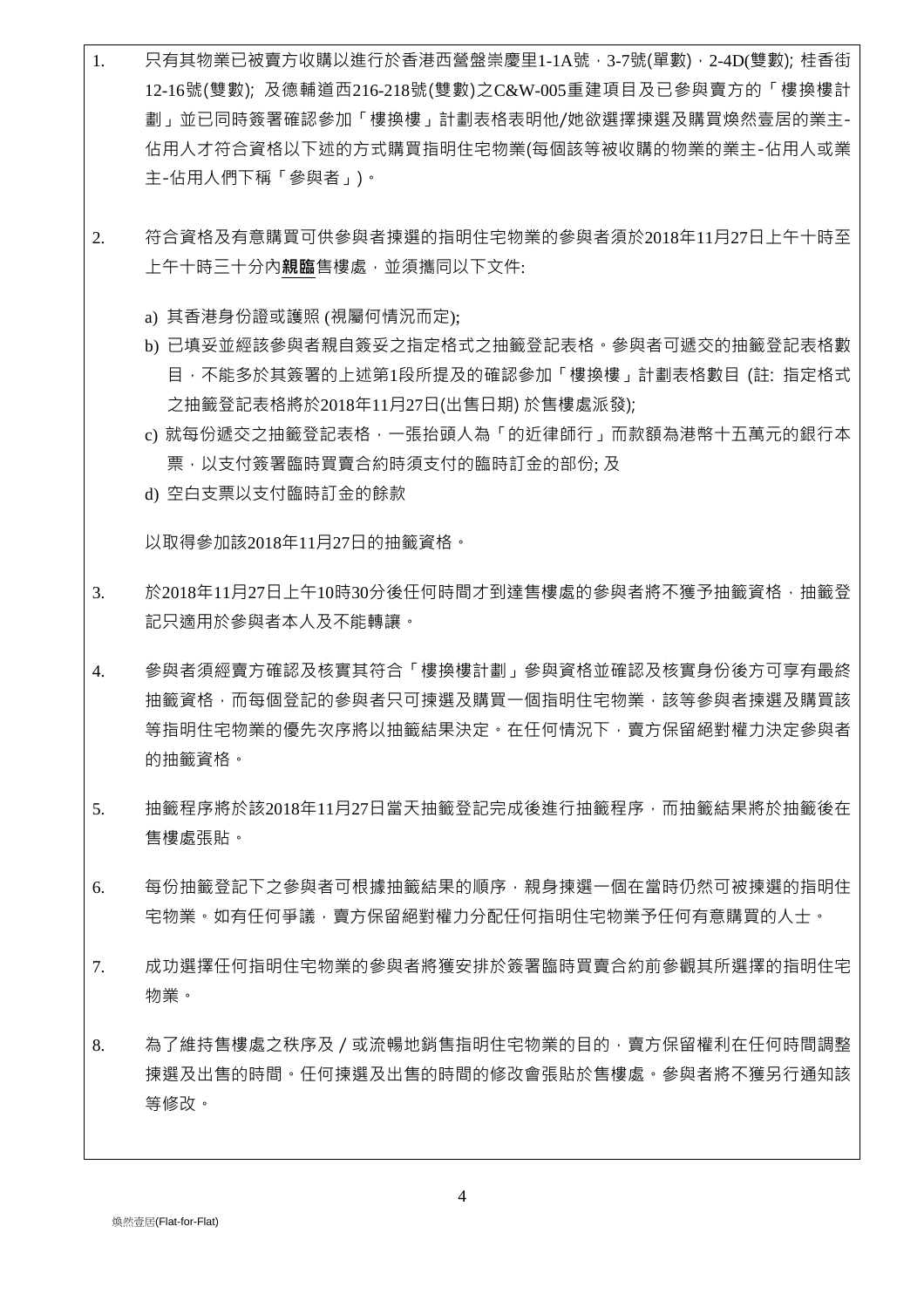- 9. 每名參與者可購入的本銷售安排資料所列之指明住宅物業數目,不能多於其擁有及佔用並已被 賣方收購以進行上述第1段所提及的重建項目之物業數目。
- 10. 成功選擇指明住宅物業的參與者須親身簽署臨時買賣合約購買其選擇的指明住宅物業。如參與 者未能成功為其選擇的指明住宅物業簽署臨時買賣合約,該名參與者即失去資格選購任何指明 住宅物業,而其所作出的指明住宅物業選擇即會被取消。
- 11. 在收取抽籤登記後,如參與者未能符合指定的登記要求或未能獲賣方確認及核實其資格,賣方 保留權利拒絕其登記。被拒絕的抽籤登記將不會納入以上的抽籤。
- 12. 將提供出售的指明住宅物業售完即止。參與者獲確認和核實身份、參與者根據抽籤結果獲得之 任何揀選住宅物業次序或任何參與者獲賣方接受輪候均不保證該參與者士能購得發展項目內 之任何住宅物業,敬希注意。
- 13. 賣方將於2018年6月25日至2018年8月24日(星期一至日,公眾假期除外)由上午10時至下午5 時,於發展項目開放示範單位供參與者參觀,並需事先預約。參與者可於賣方的辦公時間(星 期一至五上午9時至下午6時,公眾假期除外)內致電2772 1733預約參觀時間。為維持參觀示範 單位現場秩序及/或流暢的目的,賣方保留權利在任何時間更改開放示範單位時段及安排。
- 14. 按照抽籤結果中所指示的揀選指明住宅物業過程完結後,餘下仍可銷售之指明住宅物業將以先 到先得形式在「售樓處」發售。(但在上述參與者揀選指明住宅物業完畢後首5分鐘內到達「售 樓處,之所有準買家,則以另一次抽籤決定揀選尚餘指明住宅物業之優先次序),唯
	- (i) 於出售日期當日,只有獲賣方確認及核實其符合「樓換樓計劃」參與資格的參與者方可 選購該等尚餘未售出住宅物業; 及
	- (ii) 欲購買住宅物業之參與者必須攜同其香港身份證或護照(視屬何情況而定)親臨售樓 處,須攜同(a)一張抬頭人為「的近律師行」而款額為港幣十五萬元的銀行本票; (b)一張 空白支票。
- 15. 如在當出售日上午9時至下午6時期間,天文台發出八號或更高之熱帶氣旋警告信號或黑色暴雨 警告,為保障參與者的安全及維持售樓處的秩序,賣方保留 絕對權力更改上述銷售活動的日 期及/或時間至賣方認為合滴的其他日期及/或時間及/或關閉售樓處,並於賣方就發展項目指 定的互聯網網站(www.urakaitak.hk) 公布有關安排及詳情。參與者將不獲另行通知。

如有任何爭議,賣方保留絕對權力以任何方式分配任何指明住宅物業予任何有意購買的人士。